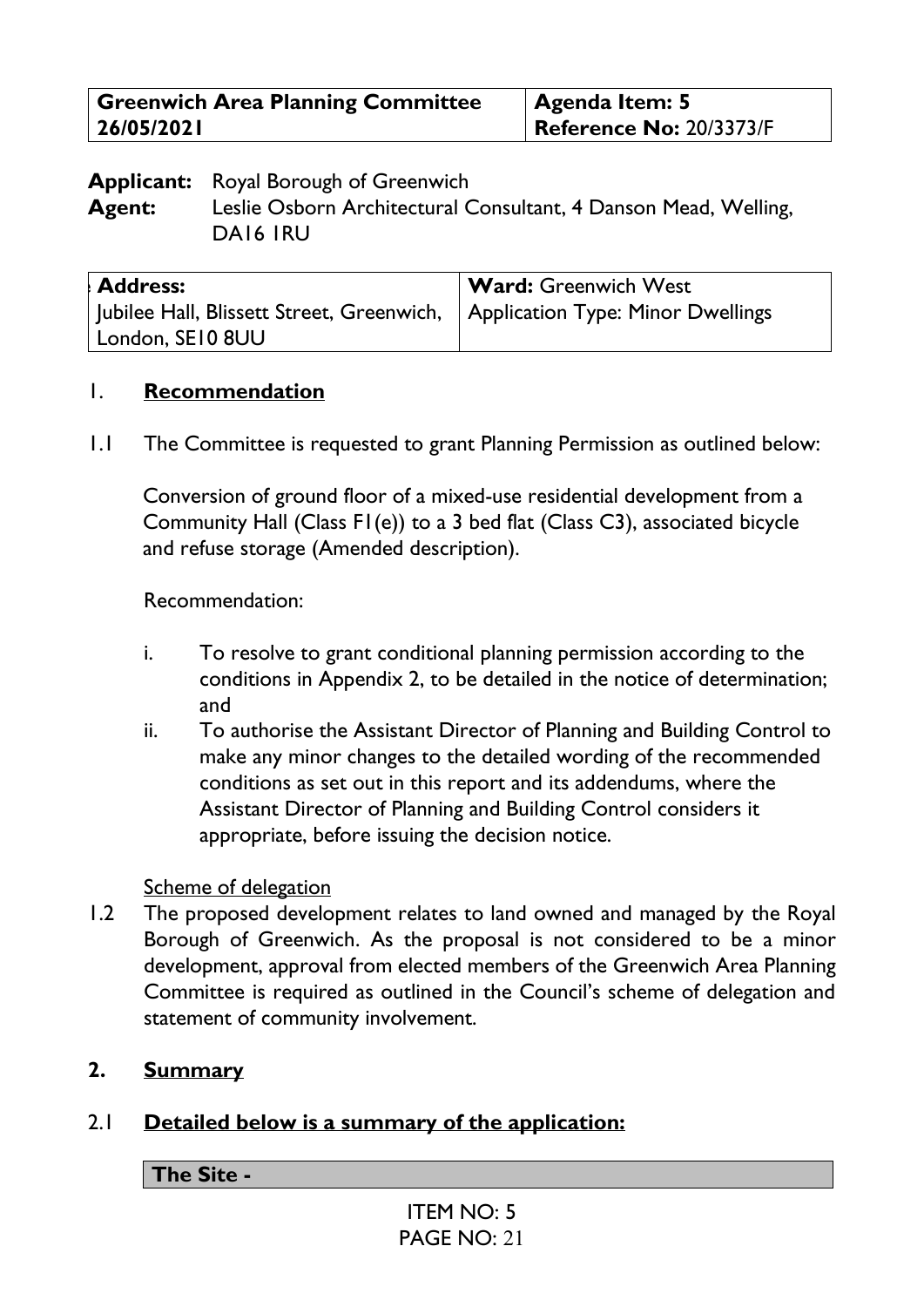| Site Area $(m2)$ | 1835m <sup>2</sup>                                 |
|------------------|----------------------------------------------------|
|                  | Heritage Assets   West Greenwich Conservation Area |
|                  |                                                    |

| <b>Housing</b>   |                                                     |  |
|------------------|-----------------------------------------------------|--|
| Dwelling type    | $\vert$ $\vert$ $\times$ 3 bed, 6 person            |  |
| Housing          | The proposal complies with the nationally described |  |
| <b>Standards</b> | space standard and London Plan 2021 standards.      |  |

| <b>Transportation</b> |                    |  |
|-----------------------|--------------------|--|
| Public                | <b>PTAL Rating</b> |  |
| Transport             |                    |  |

| <b>Public Consultation</b> |                                                                  |  |
|----------------------------|------------------------------------------------------------------|--|
| Number in                  | $\mathbf 0$                                                      |  |
| Support                    |                                                                  |  |
| Number of                  | I                                                                |  |
| comments                   |                                                                  |  |
| Number of                  | 6                                                                |  |
| objections                 |                                                                  |  |
| Main issues                | Inadequate consultation<br>$\bullet$                             |  |
| raised                     | Loss of community facilities, which will result in a             |  |
|                            | shortfall in the SE10 area. The proposal would                   |  |
|                            | therefore be contrary to policy $CH(a)$ Loss of                  |  |
|                            | Community Facilities of the Royal Greenwich Core                 |  |
|                            | Strategy.                                                        |  |
|                            | • Jubilee Hall is still suitable for continued use.              |  |
|                            | • Woodville Court has two basement flats, which are              |  |
|                            | suitable and adapted for people with disabilities.               |  |
|                            | The Hall was in use in 2019<br>$\bullet$                         |  |
|                            | Disturbance caused as a result of the excavation of<br>$\bullet$ |  |
|                            | the communal garden area.                                        |  |
|                            | After lockdown the centre can be used for classes                |  |
|                            | for children.                                                    |  |
|                            | The hall has been used as a polling station.                     |  |
|                            | This community facility has toilets and is accessible,           |  |
|                            | and there is a lack of similar facilities nearby.                |  |
|                            | Loss of the communal garden and wildlife space as a              |  |
|                            | result of the development.                                       |  |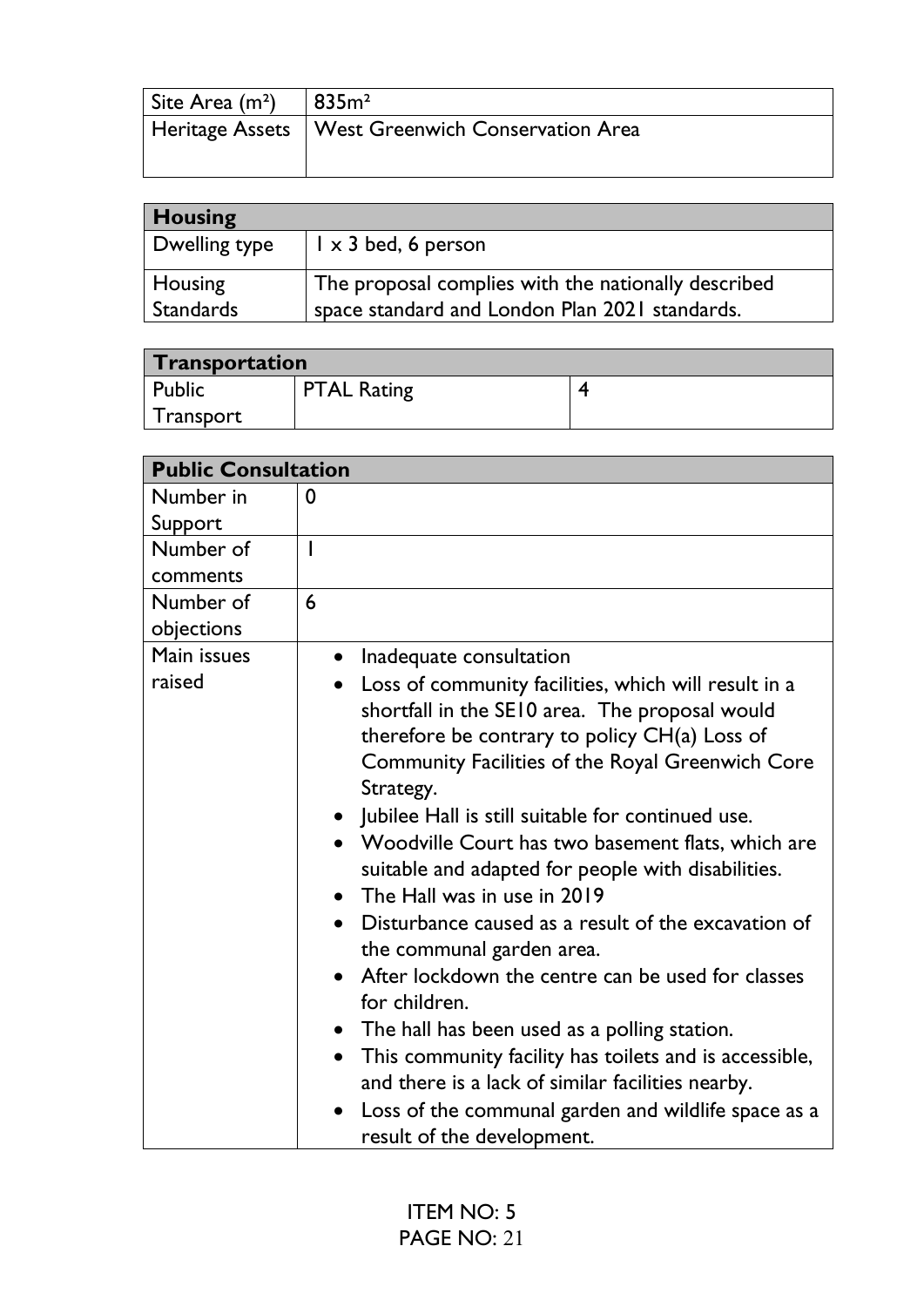| • It is unclear if Groups who have used the space in<br>the past have been consulted. |
|---------------------------------------------------------------------------------------|
| • Wrong time for the change of use.                                                   |
| • Poor layout.                                                                        |
| • Bins and cycle racks are not clearly shown.                                         |
| • Loss of green space.                                                                |
| • Not clear where parking bay will be located.                                        |

- 2.2 The report details all relevant national, regional and local policy implications of the scheme, including supplementary planning guidance.
- 2.3 The application is considered to be acceptable and is recommended for approval, subject to compliance with the below conditions detailed in appendix 2.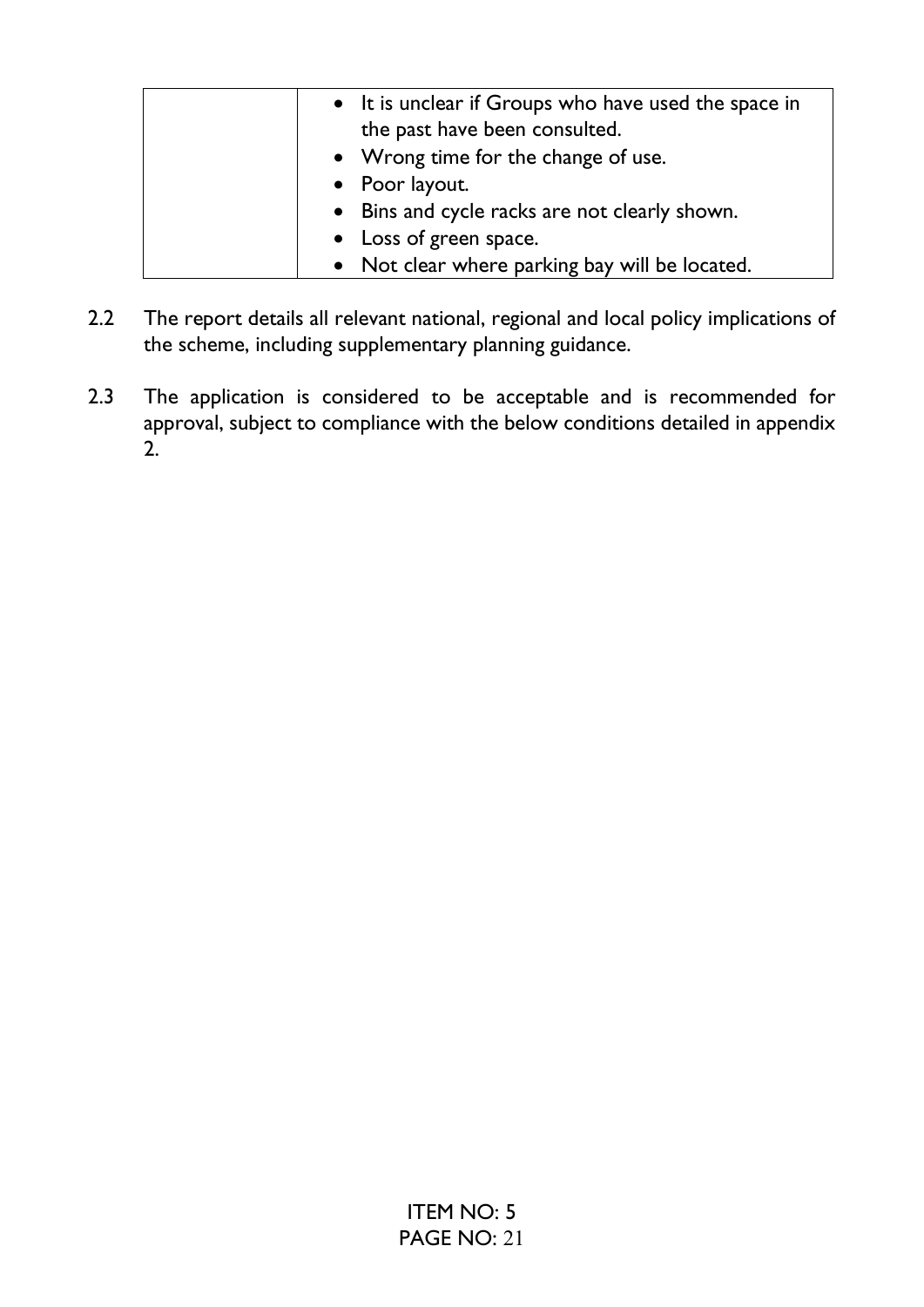

#### **3. Site and Surroundings**

- 3.1 The application site, known as Jubilee Hall, is located at the ground floor of Woodville Court which is a predominately 4-storey residential development comprising of 14 flats for the over 50s above. Woodville Court occupies a corner plot at the junction of Blissett Street and Greenwich South Street. No.97 the old vicarage adjoins the site to the north. To the south of the site along Blisset Street are residential dwellings, Greenwich Fire Station and the Royal George Public House. To the West along Greenwich South Street are 3 storey residential town houses and the South Street Baptist Church.
- 3.2 Jubilee Hall is totally separate from the residential units above and is a vacant communal function hall with a main entrance foyer, an office administration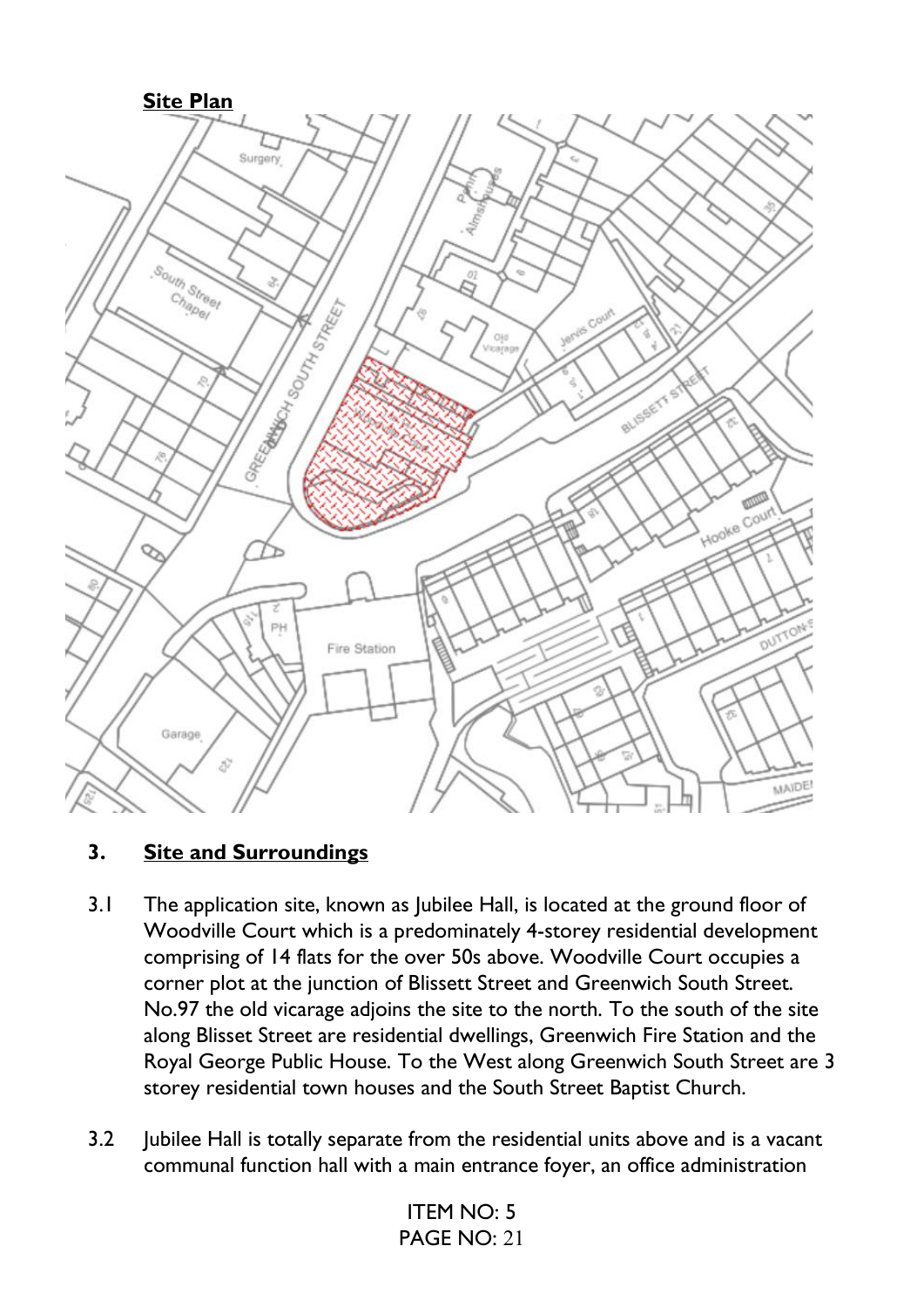room, a large kitchen and a storage area which has an external service door onto Greenwich South Street. The premises features a main function room with its own storage cupboard, and a smaller hall and male and female toilets. It is reported that the Hall has not been in use since 2019.

3.3 The application site has a Public Transport Accessibility Level (PTAL) of 4 (on a scale of 0 – 6b, where 0 is worst and 6b is excellent). The property is not nationally or locally listed, but is located within the West Greenwich Conservation Area.

#### **4. Relevant Planning History**

20/2486/PN2 – Prior Notification is sought for the change of use of Ground Floor from Office (B1a) to Residential (C3) to form one residential dwelling – Withdrawn – 14/10/20202.

## **5. Proposal development**

5.1 The proposed development would involve the conversion of the existing ground floor community hall to provide a 3-bedroom 6-person dwelling. The layout would be designed to be suitable for wheelchair users.. Waste storage and bicycle storage will be provided near the front entrance with a new brick retaining wall erected in this area. A disabled parking bay will be allocated to the future occupiers, which will be located on Blisset Street. Externally the proposed development would involve the creation of a window opening which would serve bedroom 3 and face Greenwich South Street.

## **6. Consultation**

6.1 The application since being submitted in November 2020 has been subject of public consultation, comprising of a press notice dated 17/02/2021, a site notice placed on site dated 15/02/21 and 20 individual letters were sent to the occupiers of neighbouring properties in the vicinity of the application site. In addition consultation was undertaken with statutory bodies and 3 local amenity groups. Three ward Councillors were also consulted.

#### **Statutory and External Consultees**

6.3 A summary of the consultation responses received along with the officer comments are set out in table below:

| <b>Details of</b> | <b>Summary of Comments   Officers</b> |          |
|-------------------|---------------------------------------|----------|
| Representation    |                                       | comments |
| and date received |                                       |          |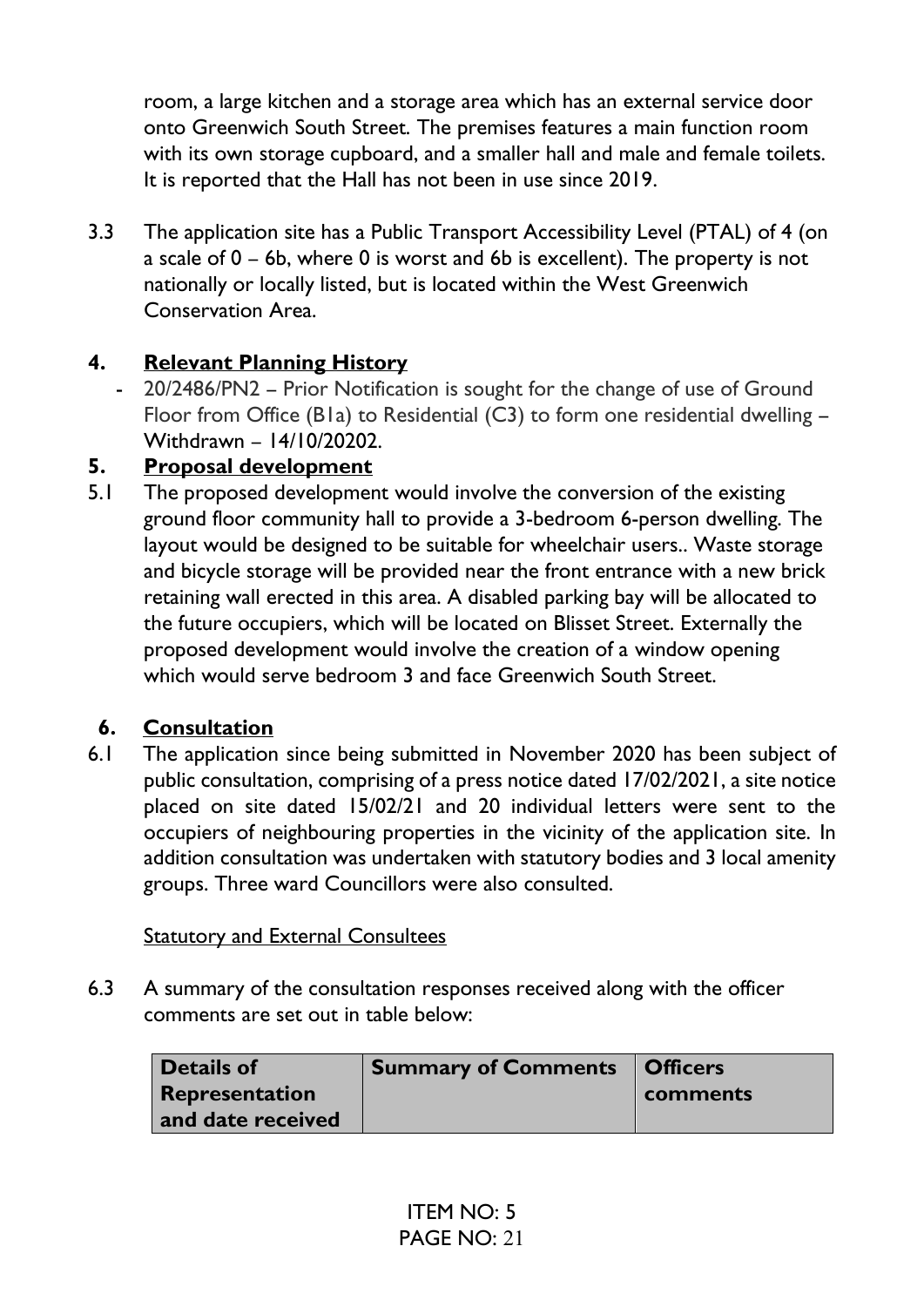| <b>Waste Strategy</b>    | The proposal is satisfactory | Noted.             |
|--------------------------|------------------------------|--------------------|
| Officer                  | with regards to waste        |                    |
|                          | storage and collection.      |                    |
| Housing                  | Compliance with the          | <b>Noted</b>       |
| Occupational             | <b>Building Regulations,</b> |                    |
| <b>Therapy Manager</b>   | <b>Approved Document M</b>   |                    |
|                          | (Volume I - Dwellings) and   |                    |
|                          | in particular Category $3 -$ |                    |
|                          | Wheelchair user              |                    |
|                          | dwellings appears to be      |                    |
|                          | achievable within the        |                    |
|                          | footprint of the existing    |                    |
|                          | building. No objection       |                    |
|                          | subject to further details   |                    |
|                          | being submitted.             |                    |
| Environmental            | No comments                  |                    |
| Protection               |                              |                    |
| Flood Risk Manager       | No comments                  |                    |
| <b>Greenwich Society</b> | Concerns raised over the     | These concerns are |
|                          | loss of the community        | noted and are      |
|                          | facility, the layout of the  | addressed in the   |
|                          | proposed residential         | main report below. |
|                          | accommodation and            |                    |
|                          | insufficient information     |                    |
|                          | regarding refuse and cycle   |                    |
|                          | storage facilities and car   |                    |
|                          | parking.                     |                    |

# Local Residents and Businesses

6.4 A summary of the consultation responses received from local residents, along with the officer comments are set out in the table below:

| <b>Summary of Objections</b>            | <b>Officers Comments</b>               |
|-----------------------------------------|----------------------------------------|
| <b>Inadequate Consultation</b>          | The planning application has been      |
|                                         | consulted upon in line with statutory  |
|                                         | requirements                           |
| Loss of community facilities, which are | The principle of development is        |
| still suitable for community use. This  | considered in the following section of |
| would result in a shortfall of such     | the report.                            |
| facilities in the SE10 area. As such    |                                        |
| proposal is contrary to Policy CH(a) of |                                        |
| the Core Strategy                       |                                        |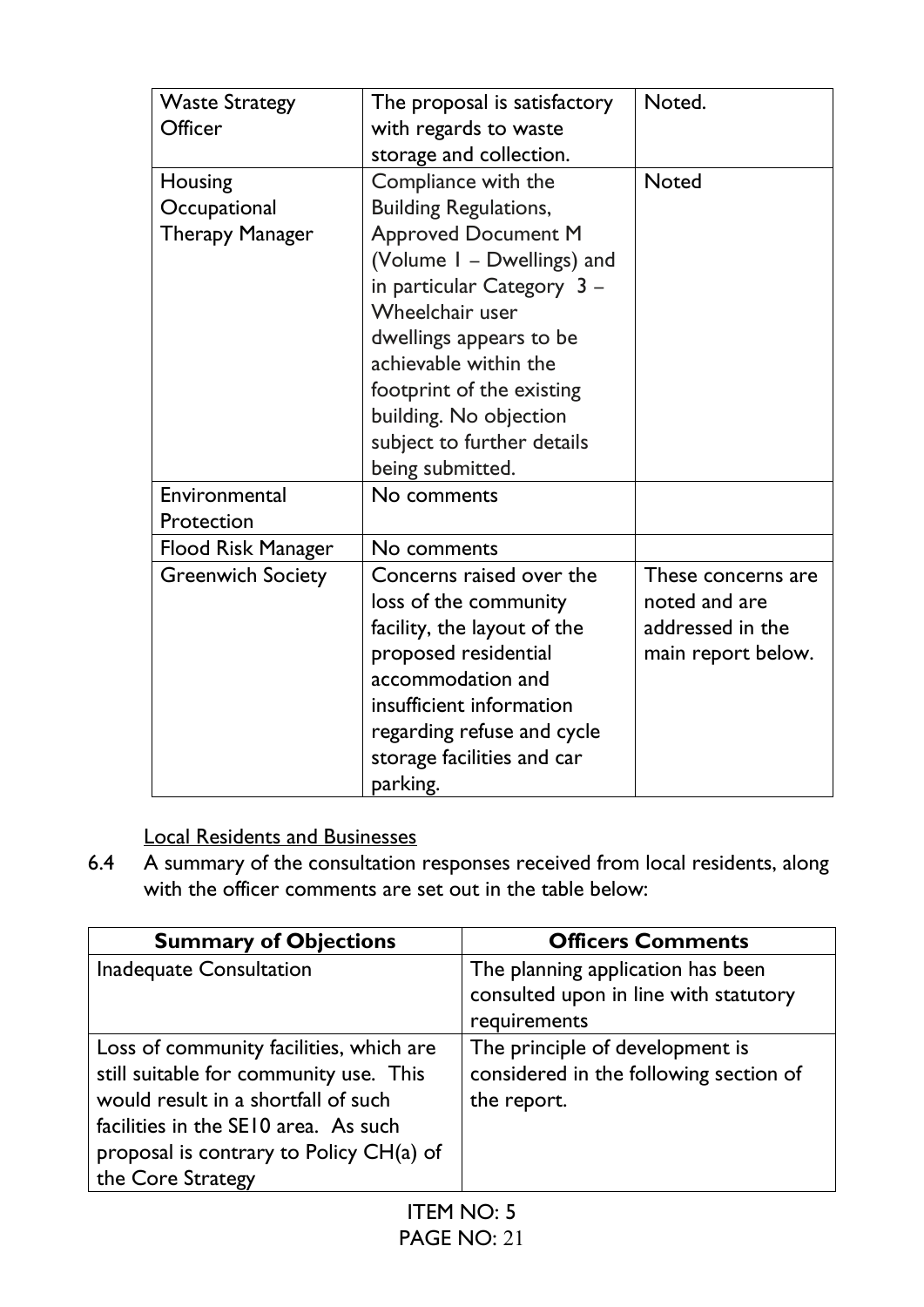| The Hall was last used in 2019 and not | This is addressed in the assessment       |
|----------------------------------------|-------------------------------------------|
| 2014 as set out in the application.    | section below.                            |
| Loss of the communal garden and        | The development would not result in       |
| wildlife space as a result of the      | the loss of the communal garden.          |
| development.                           |                                           |
| Disturbance caused as a result of the  | The level of disturbance generated        |
| excavation of the communal garden      | during construction works is considered   |
| area.                                  | to be minimal and not sufficient to       |
|                                        | warrant the refusal of planning           |
|                                        | permission.                               |
| Poor Layout                            | The quality of the proposed residential   |
|                                        | accommodation will be assessed below.     |
| Bins and cycle racks not clearly shown | The area where these facilities are to be |
|                                        | provided are identified and detailed      |
|                                        | information is to be secured via planning |
|                                        | conditions                                |
| Not clear where parking bay will be    | The location of the proposed car          |
| located                                | parking space is shown on drawing No.     |
|                                        | 1824:PD:A2:04.                            |

#### **7. Planning Context**

- 7.1 This application needs to be considered in the context of a range of national, regional and local planning policies and Supplementary Planning Guidance / Documents.
	- National Planning Policy Framework (NPPF 2019)
	- The London Plan (March 2021) Full details of relevant policies refer to appendix 3.
	- The Royal Greenwich Local Plan: Core Strategy with Detailed Policies ("Core Strategy" – 2014) - Full details of relevant policies refer to appendix 3.
- 7.2 Full details of relevant SPD/ Documents refer to Appendix 3.

## **8 Planning Considerations**

- 8.1 This section of the report provides an analysis of the specific aspects of the proposed development and the principal issues that need to be considered in the determination of the planning application (Ref: 20/3373/F). These are:
	- Principle of development;
	- Design conservation, scale, mass and bulk
	- Quality of living environment provided for future residents;
	- Accessibility;
	- Impact on neighbouring amenity;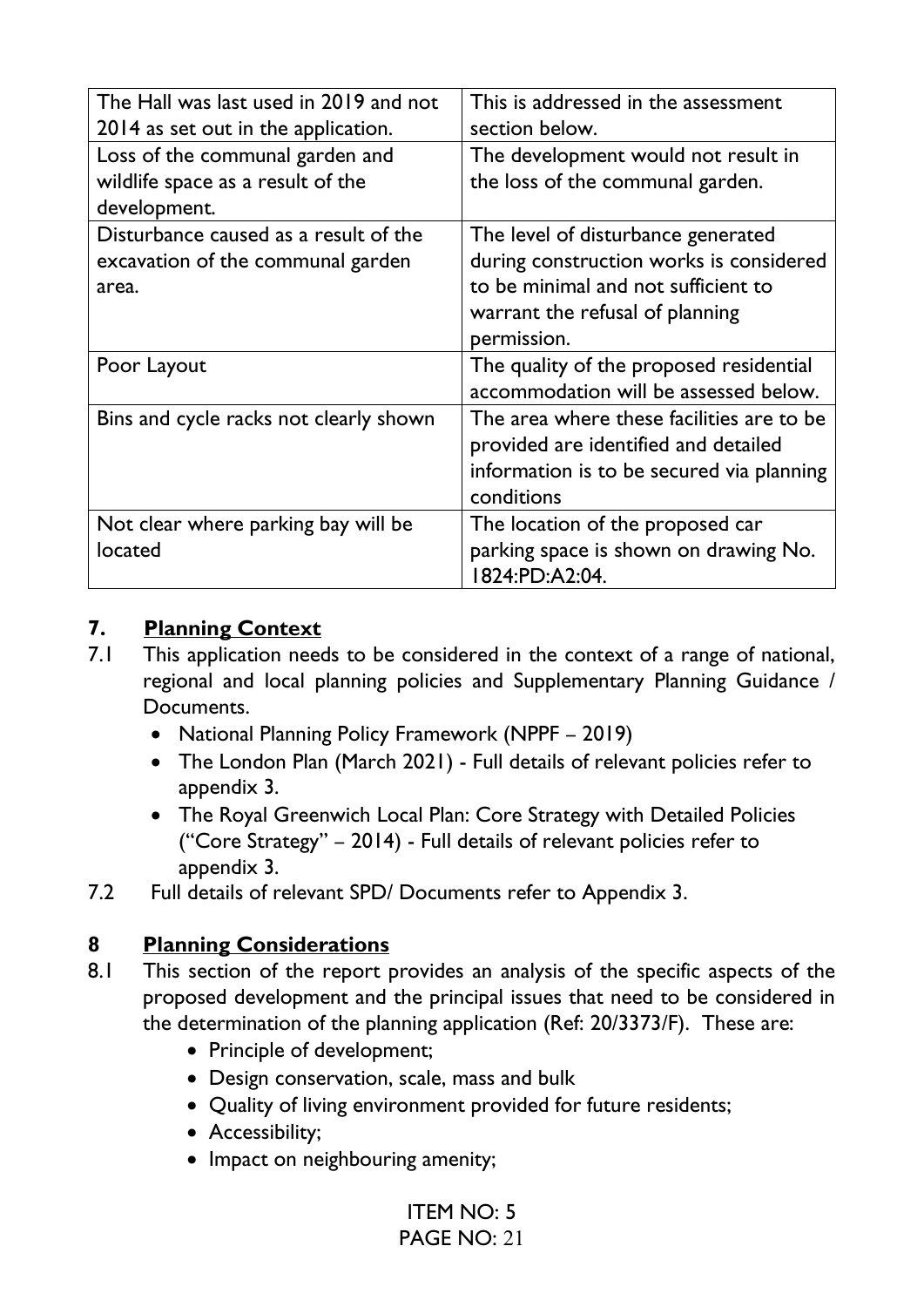- Transport and parking;
- Waste and recycling storage;
- Community Infrastructure Levy (CIL);

## **9 Principle of Development**

- 9.1 The Royal Borough of Greenwich makes a major contribution to London's Housing provision, having the third largest target for new housing of all London Boroughs. It is vital that the Royal Borough's unique housing needs are met, while still contributing to the overall London housing numbers.
- 9.2 In this respect Policy GG4 of the London Plan seeks to ensure that more homes are delivered. To assist in this policy H1 of the London Plan (2021) highlights the pressing need for more homes in London and outlines for each local authority their 10-year targets for net housing completions. The Royal Borough's target is to deliver 28,240 dwellings.
- 9.3 The NPPF supports the delivery of sufficient homes to meet current housing needs. Further to this policy D7 of the London Plan supports the delivery of housing and a genuine choice for London's diverse population, including disabled people. This aim is supported by Core Strategy policy H2, which states in the supporting text that, 'Royal Greenwich is made up of a variety of household types including, for example, older people who have specific housing needs, which are different to the needs of large families and different again to those of disabled people. Through providing a mix of housing types, Royal Greenwich will be able to accommodate the needs of an increasingly diverse population and help to encourage the creation of mixed communities.'
- 9.4 The benefits of additional housing needs to be balanced against the loss of Jubilee Hall as a community facility. In this regard Policy CH(a) seeks to prevent the Loss of Community Facilities. This states that the Royal Borough will protect existing social and community facilities. Planning permission that would result in the loss of community facilities through change of use or redevelopment will only be granted where it complies with the following criteria: Of these the proposal would need to satisfy points i and iv and either ii or iii.:

|                            | i. There is evidence that the $\vert$ Other community-based facilities are |
|----------------------------|----------------------------------------------------------------------------|
| loss would not create or   | available in the area, which include                                       |
| add to a shortfall in      | Greenwich West Community and Arts                                          |
| provision for the specific | Centre on Greenwich High Road and the                                      |
| community use and          | Parkside Community Centre on                                               |
|                            | Copperwood Place. As such the                                              |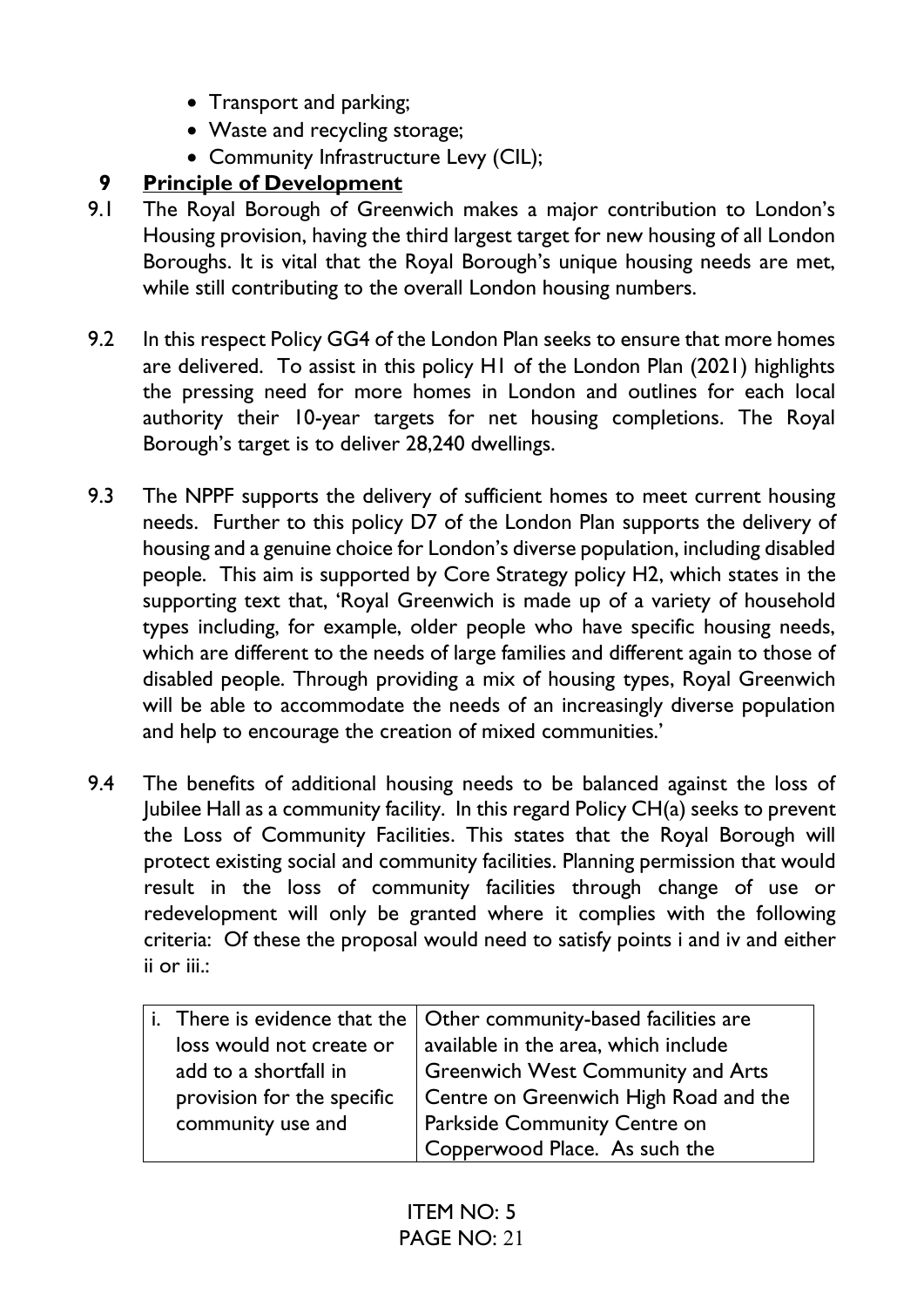|                                                                                                                                      | development would not create or add to a<br>shortfall in community facilities.                                                                                                                                                                                                                                                                                                                                                              |
|--------------------------------------------------------------------------------------------------------------------------------------|---------------------------------------------------------------------------------------------------------------------------------------------------------------------------------------------------------------------------------------------------------------------------------------------------------------------------------------------------------------------------------------------------------------------------------------------|
| ii. Alternative community<br>facilities of a similar<br>nature are provided<br>locally in the area which<br>that facility serves; or | As set out above alternative community<br>facilities of a similar nature are provided<br>locally in the area. As such the proposal<br>would not be contrary to point ii.                                                                                                                                                                                                                                                                    |
| iii. It would enable the<br>implementation of the<br>Royal Borough's strategy<br>for the provision of<br>community facilities.       | This is not applicable in this instance as the<br>proposal is not related to RBG strategy for<br>the provision of community facilities                                                                                                                                                                                                                                                                                                      |
| iv. The site is demonstrably<br>unsuitable for continued<br>use as a community<br>facility.                                          | The applicant has advised that as the hall<br>is integral to a block that houses older<br>residents (over50s) its use is restricted as<br>it is not rally suitable for use as a general<br>community centre or for activities open<br>to the wider community. Noise levels are<br>also an issue and have been the subject of<br>previous complaints raised by residents.<br>There are also fire safety concerns<br>associated with the hall |

- 9.5 The applicant has also explained that Jubilee Hall has been under used in recent years and has not focused on activities for the benefits of local residents. A review of Housing Meeting Rooms was under taken in 2018 and from this there was no evidence that Greenwich Housing residents were using or benefiting from the hall. Indeed, the few groups who were using the hall had no strong local community links. On this basis a decision was taken to close the hall in 2019.
- 9.6 Considering the above, the provision of specialised residential unit would outweigh the loss of the community facility and the principle of development is considered to be acceptable.

## **10 Design conservation, scale, mass and bulk**

10.1. Chapter 16 of the NPPF identifies the significance of heritage assets and places an importance on their conservation. Paragraph 193 states that when assessing planning applications affecting heritage assets, which in this instance is the West Greenwich Conservation Area, great weight should be placed on their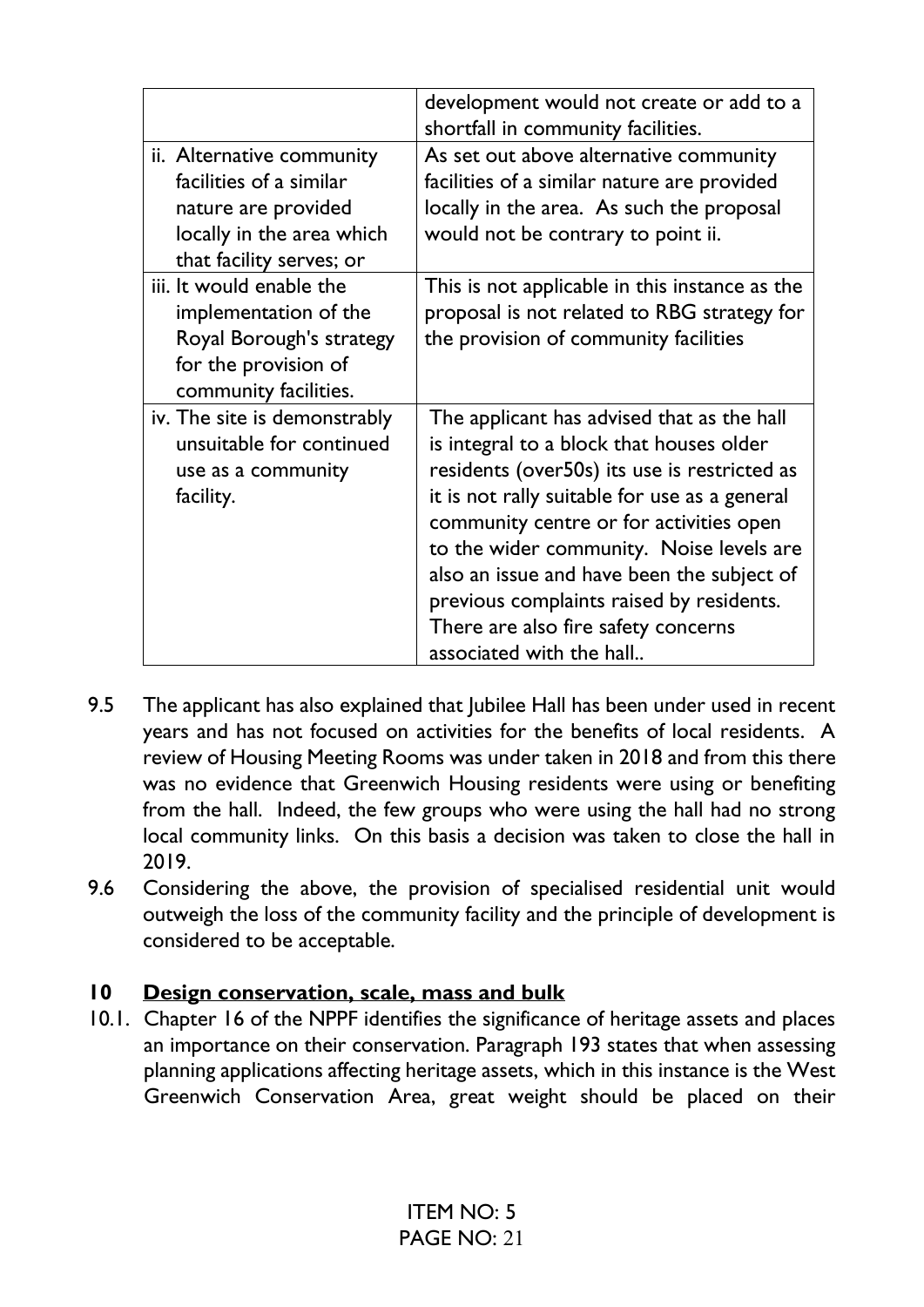conservation, with clear and convincing justification being required for any harm to, or loss of, the assets significance (paragraph 194).

- 10.2. This follows the statutory requirement, under Section 72 of the Planning (Listed Buildings and Conservation Areas) Act 1990; which requires special attention to be paid to the desirability of preserving or enhancing the character or appearance of the relevant conservation area.
- 10.3. This principle is supported by policy HC1 of the London Plan and Policies DH3 and DH(h) of the Royal Greenwich Local Plan: Core Strategy with Detailed Policies (July 2014). Policy DH1 of the Core Strategy with Detailed Policies (2014) require proposals to have a high quality of design and to be limited to a scale and design appropriate to the building and locality. This is supported by London Plan policy D3.
- 10.4. Jubilee Hall forms part of a late  $20<sup>th</sup>$  century building within the West Greenwich Conservation Area. It is neither statutorily or locally listed and has limited architectural merit. The building is considered at best to make a neutral contribution to the character and appearance of the Conservation area.
- 10.5. To facilitate the proposed change of use, limited changes are proposed to the external appearance of the building. An additional window will be required in the Greenwich South Street elevation at ground floor level so as to provide natural light into bedroom 3. Officers note that there currently exist windows within this elevation at this level. As the window would follow the design of the existing, it will have no impact on the character and appearance of the streescene and wider conservation area. A condition has been attached that requires the materials used to match existing.
- 10.6. As part of the refuse and cycle storey area a new retaining wall would be created, so as to divide this area from the communal garden. In design terms this is acceptable.
- 10.7. For the reasons considered above the proposal is considered to be acceptable in respect to character and appearance and its impact on the immediate street scene and wider conservation area. This would be consistent with the requirements of Core Strategy policies DH1, DH3 and DH(h) and London Plan policies D3 and HC1.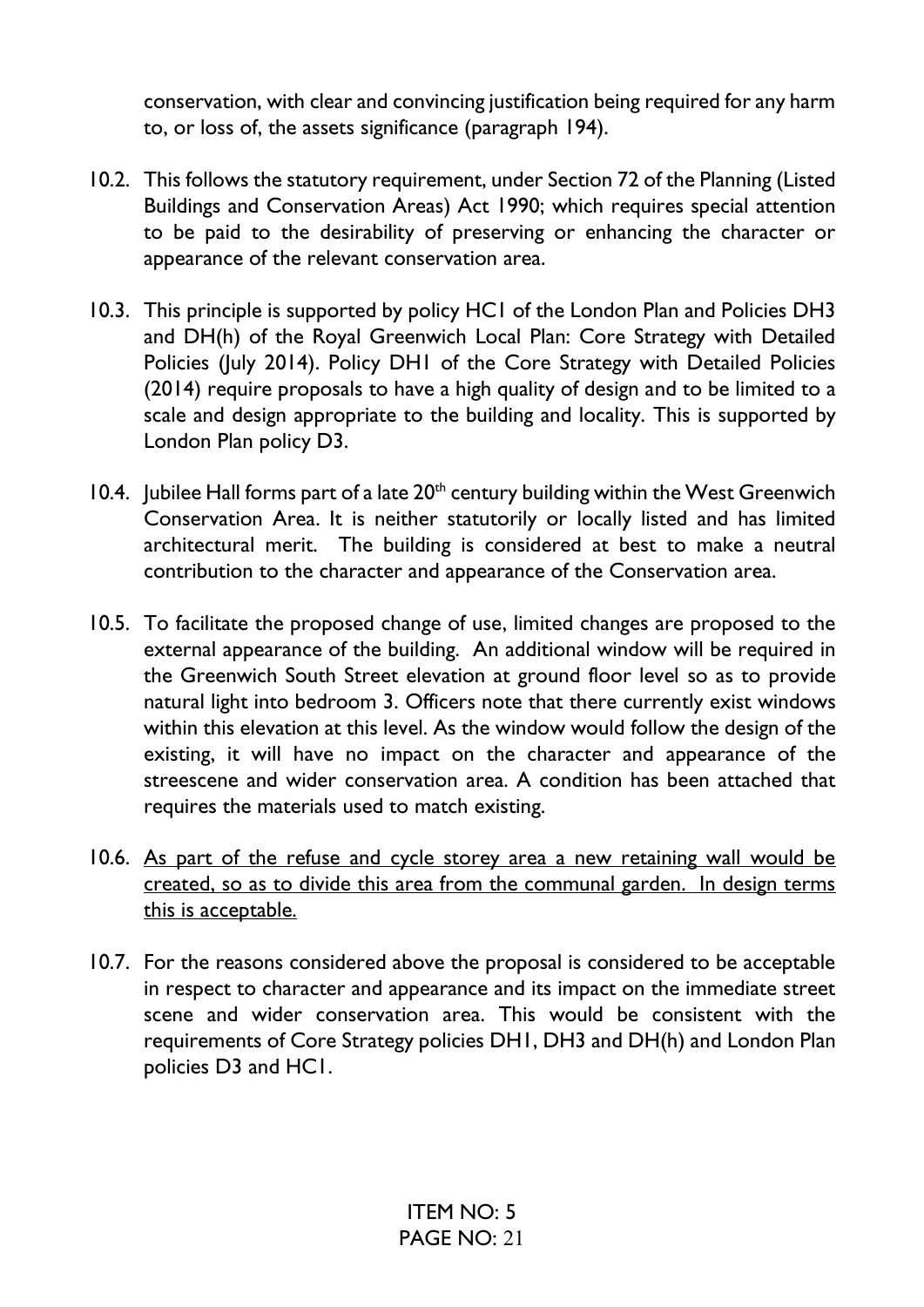## **11. Quality of Living Environment provided for future residents**

11.1. The following table shows how the unit sizes compares with the requirements of the Technical Housing Standards – Nationally Described Space Standard's (2015) standards and London Plan policy D.6.

| $Flat$ Dwelling type | Minimum GIA       | Proposed GIA |
|----------------------|-------------------|--------------|
| (sgm)                | two storeys (sqm) | (sgm)        |
| 3 bed, 6 person      | 95                |              |
| unit                 |                   |              |

The above table demonstrates that the proposal would comply with policy D6 of the London Plan 2021 and meets nationally described space standards criteria and would therefore be acceptable in this regard.

- 11.2. Policy H5 states that with regard to new residential development, refurbishment or conversions there is a presumption against single-aspect north facing units and a presumption in favour of dual aspect units where possible. The proposed dwelling would feature openings on the south and east elevations allowing natural light into all habitable rooms. In light of this, it is considered that the dwelling has been provided with enough window openings to secure natural light and cross ventilation. In this regard the proposed development would be acceptable in respect to residential amenity of future occupiers and standard of accommodation.
- 11.3. Policy H5 Housing Design states that flats should have access to a good size balcony, a terraced or an enclosed communal garden. In this instance the use of the communal garden by the future occupiers of the proposed unit is acceptable.
- 11.4. Policy D7 of the London Plan requires developments to be designed so that they provide an inclusive environment for all members of society. Core Strategy Policy H5 supports the principles of inclusive living environment and Policy DH1 also states that all new developments should achieve accessible and inclusive environments.
- 11.5. The Council's housing occupational therapist have noted that as the dwelling is intended to be wheelchair accessible  $- M4(3)(2)(b)$  at final completion it should be fitted out as wheelchair accessible from the outset, i.e. with level access showers in the bathrooms and with wheelchair accessible kitchens. It was requested that the following amendments are made to the submitted plans.
	- The entrance needs to be reconfigured to meet the minimum provisions.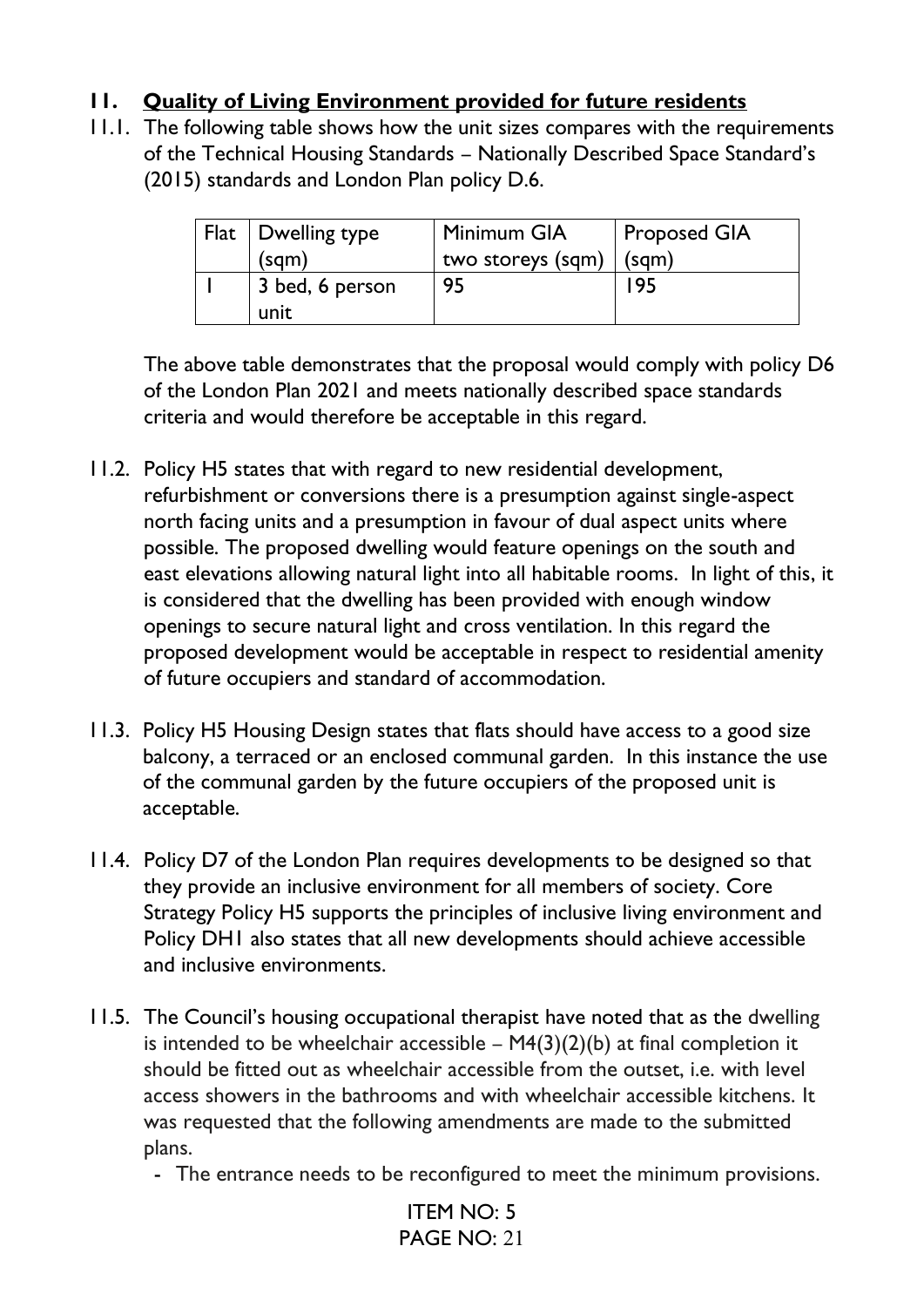- The access to the wheelchair storage is via a door which may obstruct convenient access.
- The layout of the kitchen and Bedroom 3 needs to be reconfigured to demonstrate compliance.
- 11.6. All of the above appears to be achievable within the footprint of the existing building and officers are satisfied that a compliance condition could adequately address the concerns raised above.

#### **12. Impact on neighbouring amenity**

- 12.1. Core Strategy policy DH(b) seeks to protect the residential amenity of adjoining occupiers in terms of a loss of daylight and sunlight, loss of outlook, loss of privacy due to overlooking and an increased sense of enclosure. Due to the limited changes proposed the proposed development would not lead to any harm to the residential amenity of the occupiers of the residential units above as a result of the external alterations to the property.
- 12.2. Core Strategy policy E(a) seeks to ensure that development does not have an adverse impact in terms of noise and pollution. This is supported by London Plan policies D13 and D14. With respect to the change of use from community facility to residential, the proposed residential use is expected to be used by up to 6 individuals. The use of the premise as a dwelling would be consistent with the existing uses above and within the immediate surrounding area. As such, it is considered that there would not be any disturbance or nuisance caused as a result of the change of use to residential.
- 12.3. For the reasons outlined above it is considered that the proposed development would not have a detrimental impact on the residential amenity of the occupiers of neighbouring properties. The proposed development would therefore be acceptable and consistent with policies DH(b) and E(a) of Adopted Royal Greenwich Local Plan: Core Strategy with Detailed Policies (July 2014) and policies D13 and D14 of the London Plan (2021)

## **13. Transport and Access**

13.1. Whilst Policies T6 and T6.1 of the London Plan promote car free development where sites have good access to public transport, the provision of disabled persons parking is supported. Due to the constraints of the site designated off-street parking cannot be provided and the proposed development would involve the provision of a single disabled parking bay, which would be provided on Blisset Street. This complies with policy T6.1(g)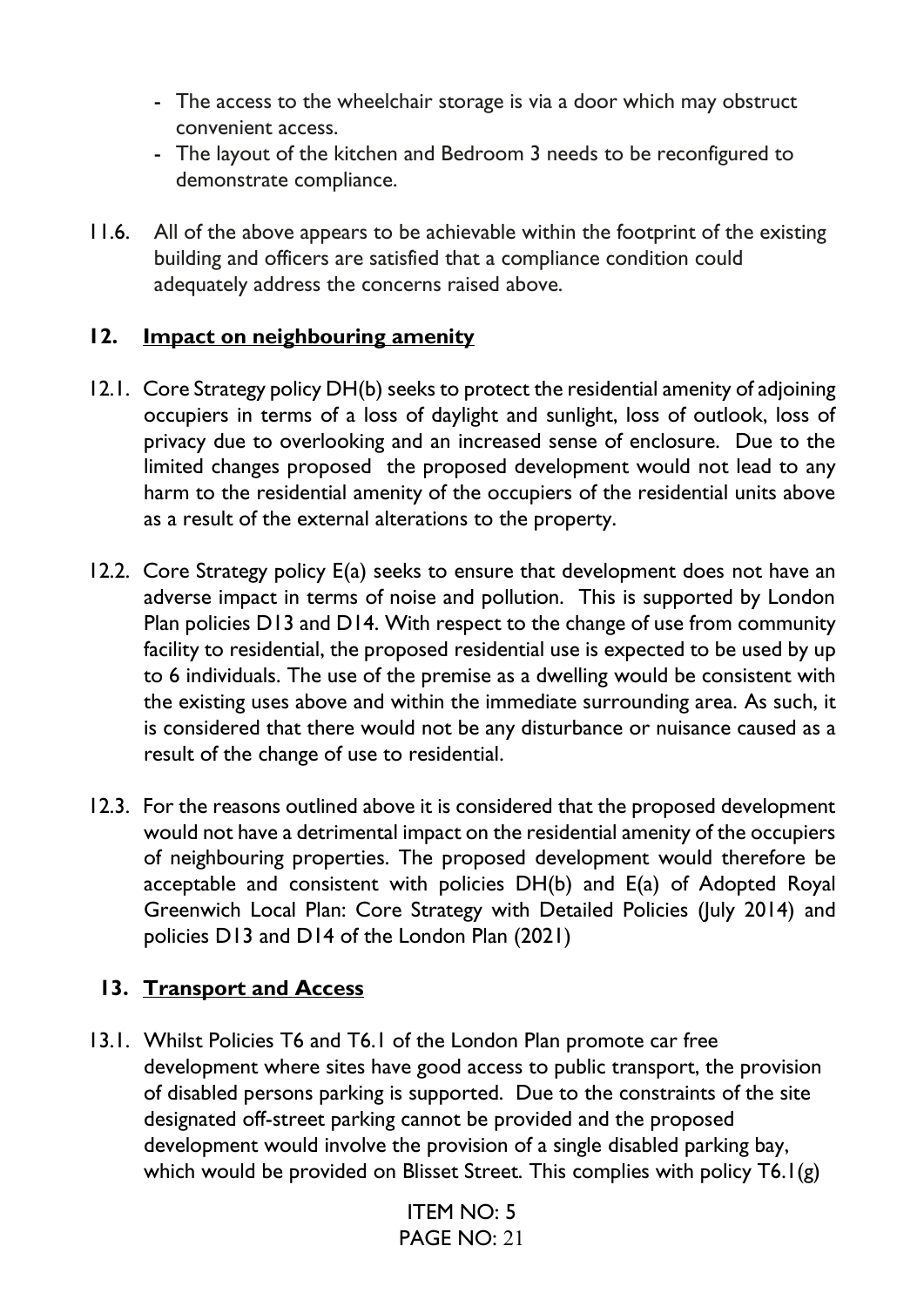which states that disabled persons parking should be provided for new residential development. The proposed development would provide specialised special needs accommodation and would therefore be consistent with the above outlined standards. The Council's highways officer has raised no objection to the proposed arrangement.

#### Cycle Storage

13.2. Policy T5 promotes the delivery of secure and dry cycle parking facilities. The location of cycle parking has been shown on the submitted block plans, which is considered to be acceptable A condition has been attached requiring further details to be submitted to the Council and approved in writing prior to occupation.

#### Waste and recycling storage

- 13.3. Core Strategy Policy H5 identifies that development needs to minimise the production of waste, to promote the reuse and recycling of waste materials and to ensure that waste disposal is environmentally responsible.
- 13.4. In light of the above it is considered that there is adequate existing refuse storage for the occupiers of the proposed dwelling. The Council's Waste Strategy Officer has raised no objection to the proposed arrangement.

#### **14. Community Infrastructure Levy (CIL)**

14.1. As the proposal would involve the creation of a residential unit the development would be liable to the Mayoral CIL charges.

## RBG CIL

- 14.2. The Royal Borough adopted its Local Community Infrastructure Levy (CIL) charging schedule, infrastructure (Regulation 123) list, instalments policy and exceptional circumstances relief policy on the 25<sup>th</sup> March 2015 and came into effect in Royal Greenwich on the 6th April 2015.
- 14.3. As the proposal would involve the creation of a new residential the development would be CIL liable.

## **15. Conclusion**

- 15.1. For the reasons considered the proposed development would be acceptable.
- 15.2. Accordingly, it is recommended that permission be granted for application reference 20/3373/F in line with Section 1 of this report.